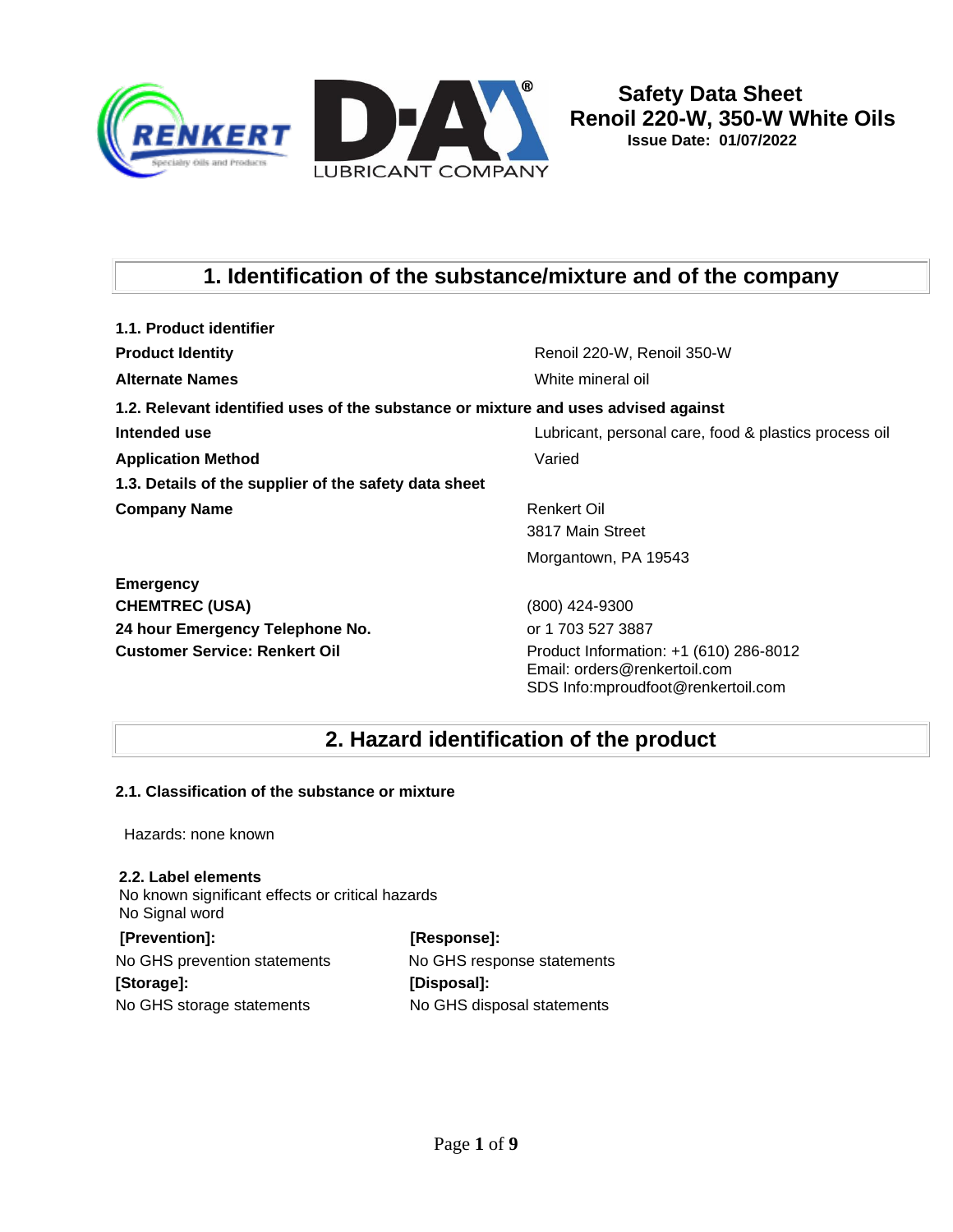

# **3. Composition/information on ingredients**

This product contains the following substances that present a hazard within the meaning of the relevant State and Federal Hazardous Substances regulations This material is considered hazardous by the OSHA Hazard Communication Standard (29 CFR 1910.1200).

| <b>Ingredient/Chemical Designations</b>              | Weight % | <b>GHS Classification</b> | <b>Notes</b> |
|------------------------------------------------------|----------|---------------------------|--------------|
| White mineral oil<br><b>CAS Number:</b><br>8042-47-5 | $99.99+$ | none                      |              |
| Tocopherol acetate CAS: 7695-91-2                    | <0.002   | none                      | lantioxidant |

### **4. First aid measures**

|                   | 4.1. Description of first aid measures                                                                                                                                                                                                                                                                                                                       |
|-------------------|--------------------------------------------------------------------------------------------------------------------------------------------------------------------------------------------------------------------------------------------------------------------------------------------------------------------------------------------------------------|
| General           | In all cases of doubt, or when symptoms persist, seek medical attention.<br>Never give anything by mouth to an unconscious person.                                                                                                                                                                                                                           |
| <b>Inhalation</b> | Remove to fresh air, keep patient warm and at rest. If breathing is irregular or stopped, give<br>artificial respiration. If unconscious place in the recovery position and obtain immediate<br>medical attention. Give nothing by mouth.                                                                                                                    |
| <b>Eyes</b>       | Immediately flush the eyes with large amounts of water for at least 15 minutes, alternately<br>lifting the upper and lower eyelids. After 5 minutes, if appropriate, remove contact lenses<br>and continue flushing the eyes for an additional 15 minutes. Not expected to cause<br>prolonged or significant eye irritation.                                 |
| <b>Skin</b>       | Remove contaminated clothing. Wash skin thoroughly with soap and water or use a<br>recognized skin cleanser. Contact with the skin is not expected to cause prolonged or<br>significant irritation. Contact with the skin is not expected to cause an allergic skin<br>response. Not expected to be harmful to internal organs if absorbed through the skin. |
| Ingestion         | Not expected to be harmful if swallowed. Do NOT induce vomiting.                                                                                                                                                                                                                                                                                             |
|                   | 4.2. Most important symptoms and effects, both acute and delayed                                                                                                                                                                                                                                                                                             |
| <b>Overview</b>   | No known significant effects or critical hazards.                                                                                                                                                                                                                                                                                                            |

#### Page **2** of **9**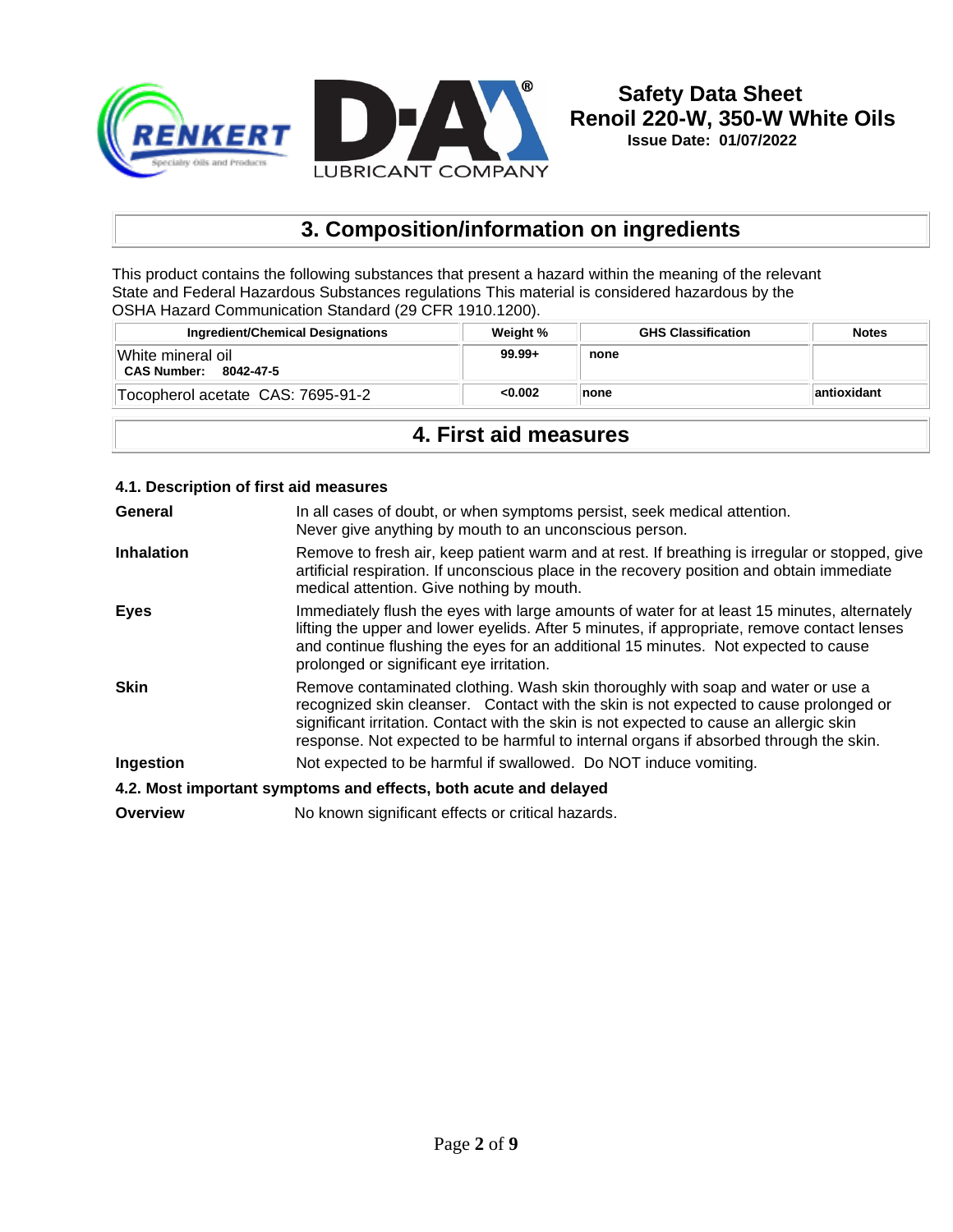

**5. Fire-fighting measures**

**NFPA 704 Hazard Class Health: 0 Flammability: 1 Instability: 0**



0 (Minimal) 1 (Slight) 2 (Moderate)

3 (Serious) 4 (Severe)

### **5.1. Extinguishing media**

Recommended extinguishing media; alcohol resistant foam, CO2, powder, water spray. Do not use; water jet.

#### **5.2. Special hazards arising from the substance or mixture**

Hazardous decomposition: Highly dependent on combustion conditions. A complex mixture of airborne solids, liquids and gases including carbon monoxide, carbon dioxide and unidentified organic compounds will be evolved when this material undergoes combustion

#### **5.3. Advice for fire-fighters**

Firefighting personnel should respond with appropriate protective clothing, firefighting gear, and breathing equipment as trained. All other personnel should exit the area and proceed to a gathering point in an area unaffected by the fire and smoke.

See Section 9 for Flammable Properties including Flash Point and Flammable (Explosive) Limits

**ERG Guide No.** 128

**6. Accidental release measures**

### **6.1. Personal precautions, protective equipment and emergency procedures**

Put on appropriate personal protective equipment (see section 8).

### **6.2. Environmental precautions**

Do not allow spills to enter drains or waterways.

Use good personal hygiene practices. Wash hands before eating, drinking, smoking or using toilet. Promptly remove soiled clothing and wash thoroughly before reuse.

### **6.3. Methods and material for containment and cleaning up**

**Protective Measures:** Eliminate all sources of ignition in vicinity of spilled material.

**Spill Management:** Stop the source of the release if you can do it without risk. Contain release to prevent further contamination of soil, surface water or groundwater. Clean up spill as soon as possible, observing precautions in Exposure Controls/Personal Protection. Use appropriate techniques such as applying non-combustible absorbent materials or pumping. Where feasible and appropriate, remove contaminated soil. Place contaminated materials in disposable containers and dispose of in a manner consistent with applicable regulations. **Reporting:** Report spills to local authorities as appropriate or required.

Page **3** of **9**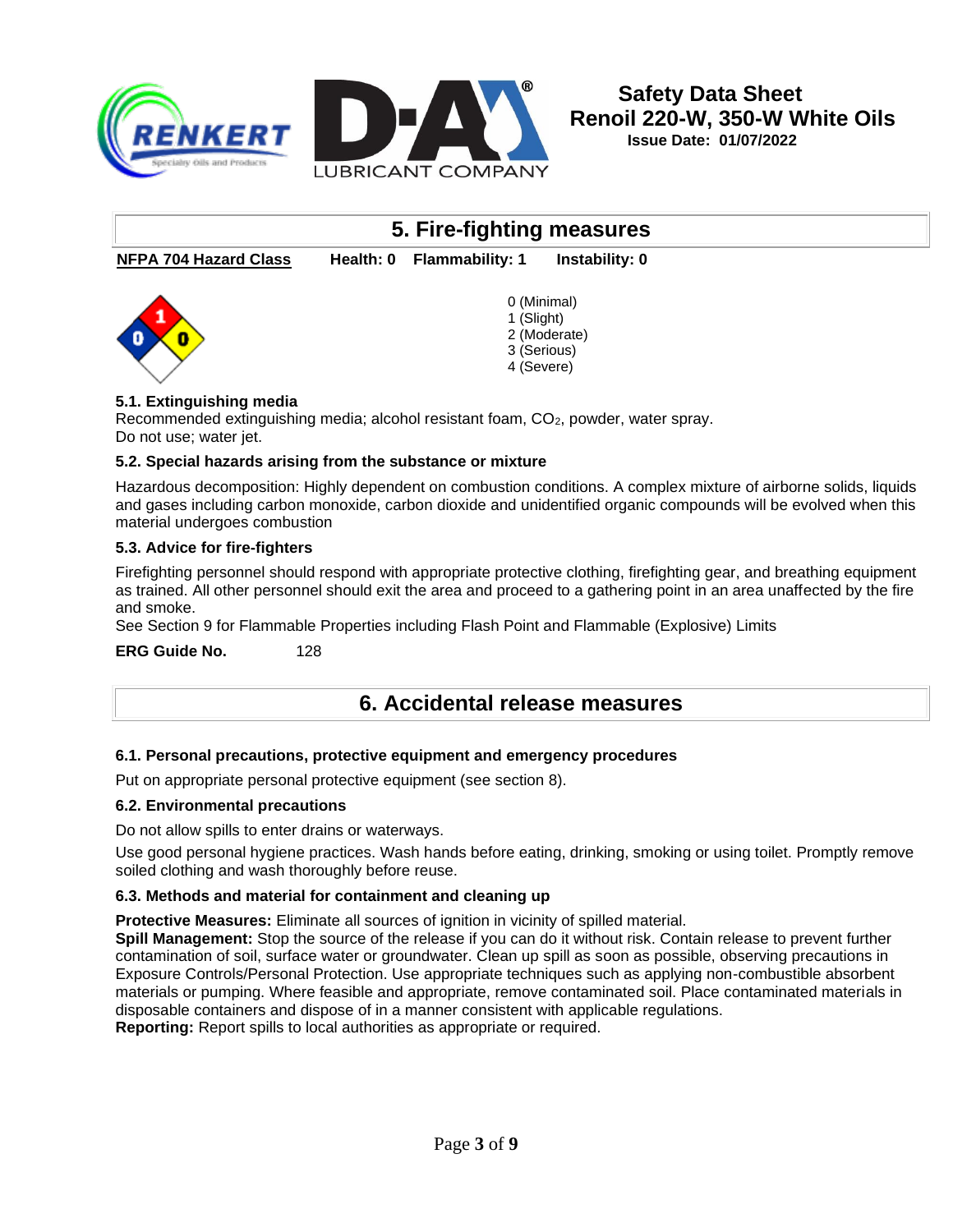

## **7. Handling and storage**

#### **7.1. Precautions for safe handling**

Keep away from flames and hot surfaces. Use good personal hygiene practices and wear appropriate personal protective equipment. Spills will produce very slippery surfaces.

#### **7.2. Conditions for safe storage, including any incompatibilities**

Avoid contaminating soil or releasing this material into sewage and drainage systems and bodies of water.

**Static Hazard:** Electrostatic charge may accumulate and create a hazardous condition when handling this material. To minimize this hazard, bonding and grounding may be necessary but may not, by themselves, be sufficient. Review all operations which have the potential of generating and accumulating an electrostatic charge and/or a flammable atmosphere (including tank and container filling, splash filling, tank cleaning, sampling, gauging, switch loading, filtering, mixing, agitation, and vacuum truck operations) and use appropriate mitigating procedures. For more information, refer to OSHA Standard 29 CFR 1910.106, 'Flammable and Combustible Liquids', National Fire Protection Association (NFPA 77, 'Recommended Practice on Static Electricity', and/or the American Petroleum Institute (API) Recommended Practice 2003, 'Protection Against Ignitions Arising Out of Static, Lightning, and Stray Currents'.

**Container Warnings:** Container is not designed to contain pressure. Do not use pressure to empty container or it may rupture with explosive force. Empty containers retain product residue (solid, liquid, and/or vapor) and can be dangerous. Do not pressurize, cut, weld, braze, solder, drill, grind, or expose such containers to heat, flame, sparks, static electricity, or other sources of ignition. They may explode and cause injury or death. Empty containers should be completely drained, properly closed, and promptly returned to a drum reconditioner or disposed of properly.

### Incompatible materials: Strong acids or strong oxidizing agents, such as chlorates, nitrates, peroxides, etc.

### **8. Exposure controls and personal protection**

#### **8.1. Control parameters**

| <b>Exposure</b>                                 |                   |              |                                          |  |  |
|-------------------------------------------------|-------------------|--------------|------------------------------------------|--|--|
| CAS No.<br>Value<br>Ingredient<br><b>Source</b> |                   |              |                                          |  |  |
| 8042-47-5                                       | White Mineral Oil | <b>OSHA</b>  | exposure limits for oil mist are 5 mg/m3 |  |  |
|                                                 |                   | ACGIH        | $5 \text{ mg/m}$ 3                       |  |  |
|                                                 |                   | <b>NIOSH</b> | <b>No Established Limit</b>              |  |  |

Contains mineral oil. The exposure limits for oil mist are 5 mg/m3 OSHA PEL and 10 mg/m3 ACGIH.

#### **Carcinogen Data**

| CAS No.   | Ingredient        | <b>Source</b> | Value                    |
|-----------|-------------------|---------------|--------------------------|
| 8042-47-5 | White Mineral Oil | <b>OSHA</b>   | Select Carcinogen: No    |
|           |                   | <b>NTP</b>    | Known: No: Suspected: No |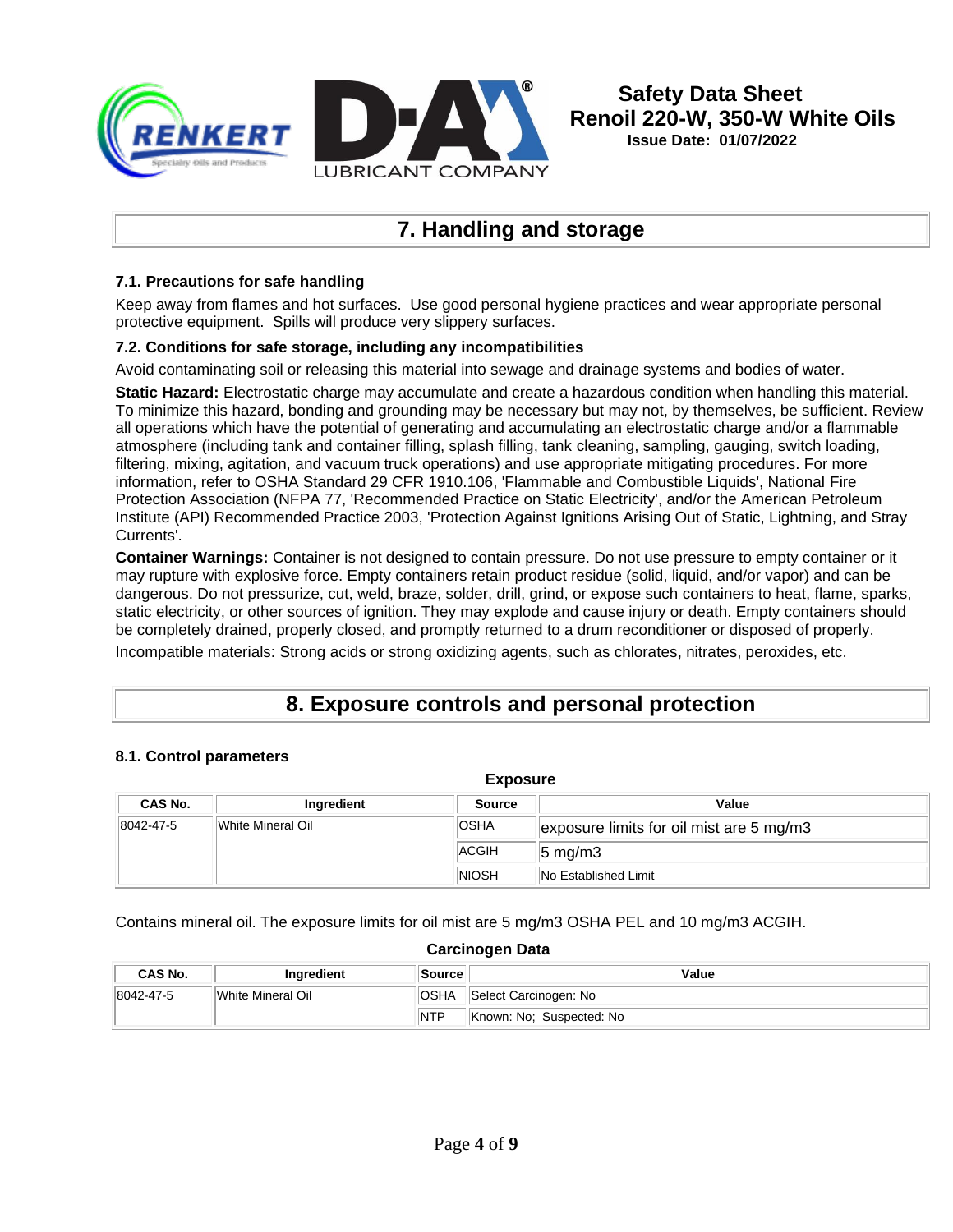

**8.2. Exposure controls**

 **Safety Data Sheet Renoil 220-W, 350-W White Oils Issue Date: 01/07/2022**

| <b>Respiratory</b>          | If workers are exposed to concentrations above the<br>exposure limit they must use the appropriate,<br>certified respirators.                                                                                                                                                                                                                   |
|-----------------------------|-------------------------------------------------------------------------------------------------------------------------------------------------------------------------------------------------------------------------------------------------------------------------------------------------------------------------------------------------|
| <b>Eyes</b>                 | No special eye protection is normally required.<br>Where splashing is possible, wear safety glasses<br>with side shields as a good safety practice.                                                                                                                                                                                             |
| <b>Skin</b>                 | Wear overalls to keep skin contact to a minimum.<br>Nitrile rubber gloves should be worn.                                                                                                                                                                                                                                                       |
| <b>Engineering Controls</b> | Provide adequate ventilation. Where reasonably<br>practicable this should be achieved by the use of<br>local exhaust ventilation and good general<br>extraction. If these are not sufficient to maintain<br>concentrations of particulates and any vapor below<br>occupational exposure limits suitable respiratory<br>protection must be worn. |
| <b>Other Work Practices</b> | Use good personal hygiene practices. Wash hands<br>before eating, drinking, smoking or using toilet.<br>Promptly remove soiled clothing and wash<br>thoroughly before reuse.                                                                                                                                                                    |

# **9. Physical and chemical properties**

Appearance **Colorless** Liquid **Odor** Petroleum Odor **Odor threshold** Not Measured **pH** Not Applicable **Melting point / freezing point** Not Applicable **Initial boiling point and boiling range**  $> 260 \text{ C } (500 \text{ F})$ **Evaporation rate (Ether = 1)** Not Measured **Flammability (solid, gas)** Not Applicable **Upper/lower flammability or explosive limits Lower Explosive Limit:** Not Measured

**Vapor pressure (Pa)**  $\leq 0.01$  mmHg @ 37.8 C (100 F) **Vapor Density**  $> 1$ **Specific Gravity** 0.85 - 0.86 **Partition coefficient n-octanol/water (Log Kow)** Not Measured Auto-ignition temperature **Not Measured Auto-ignition temperature Decomposition temperature** Not Measured **Viscosity (cSt)** 43 - 68 cSt @ 40 C (104 F)

**Flash Point Provides Account 120 and 437 F (225 C)** minimum (Cleveland Open Cup) **Upper Explosive Limit:** Not Measured **Solubility in Water Soluble in hydrocarbon solvents, insoluble in water.** Soluble in hydrocarbon solvents, insoluble in water.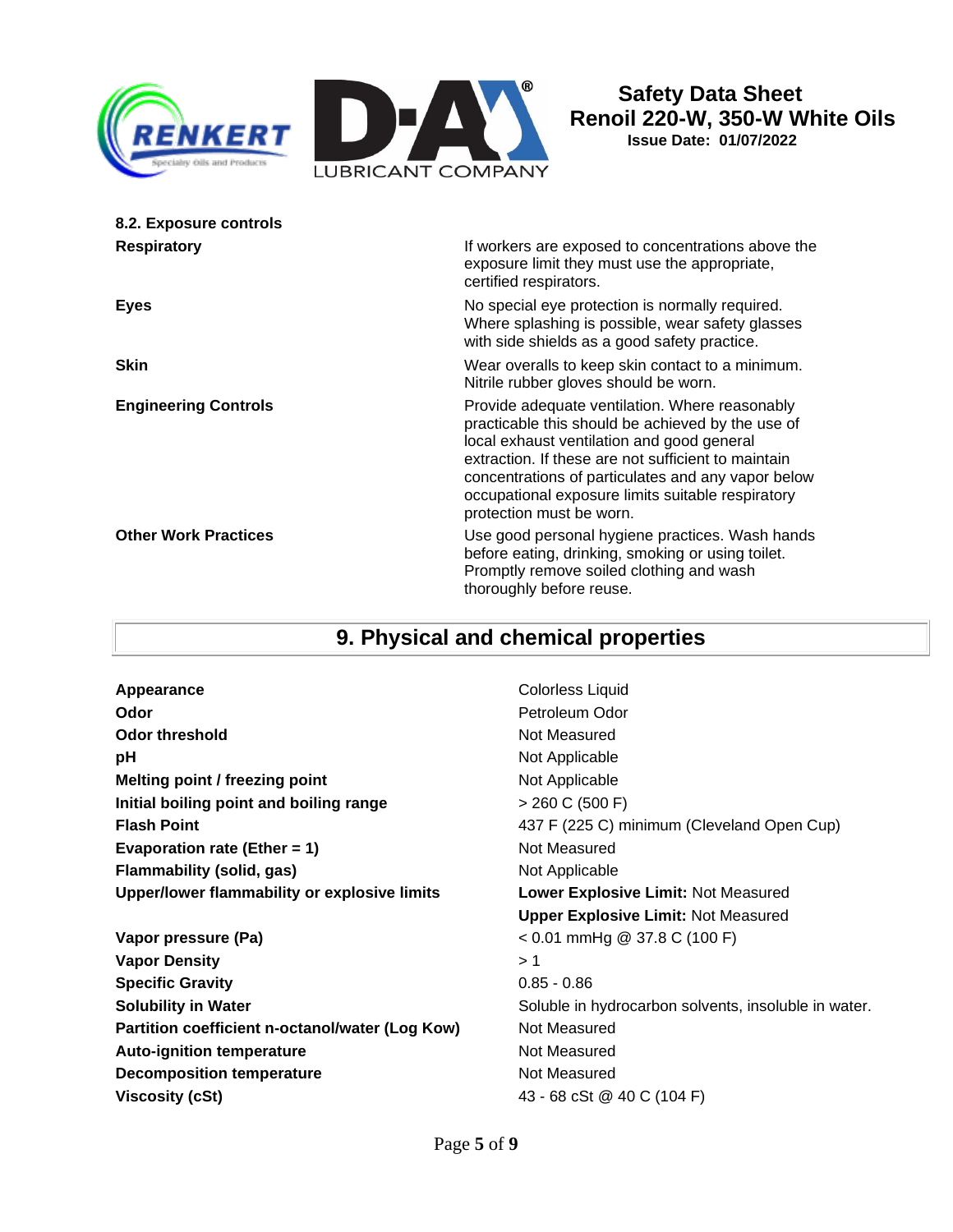

#### **Pour point**  $-12C (10 F)$

DMSO extract by IP346: Less than 3.0 wt %

### **10. Stability and reactivity**

#### **10.1. Reactivity**

Hazardous Polymerization will not occur.

#### **10.2. Chemical stability**

Stable under normal circumstances.

#### **10.3. Possibility of hazardous reactions**

None known (none expected).

#### **10.4. Conditions to avoid**

Extended exposure to high temperatures can cause decomposition. Avoid all possible sources of ignition.

#### **10.5. Incompatible materials**

Strong acids or strong oxidizing agents, such as chlorates, nitrates, peroxides, etc.

#### **10.6. Hazardous decomposition products**

Not anticipated under conditions of normal use.

# **11. Toxicological information**

#### **Acute toxicity**

| Ingredient                    | Oral LD50,<br>g/kg | Skin LD50.<br>g/kg | <b>Inhalation</b><br>Vapor LD50.<br>ma/L/4hr | <b>Inhalation</b><br>Dust/Mist LD50.<br>a/L/4hr | <b>Inhalation</b><br>Gas LD50,<br>ppm |
|-------------------------------|--------------------|--------------------|----------------------------------------------|-------------------------------------------------|---------------------------------------|
| White Mineral Oil (8042-47-5) | $>5$ Rat -         | >2q/kg             | No data                                      | $>5$ Rat -                                      | No data                               |
|                               | Category: 5        | Category: 4        | available                                    | Category: 5                                     | available                             |

Note: When no route specific LD50 data is available for an acute toxin, the converted acute toxicity point estimate was used in the calculation of the product's ATE (Acute Toxicity Estimate).

| <b>Classification</b>         | Category | <b>Hazard Description</b> |
|-------------------------------|----------|---------------------------|
| Acute toxicity (oral)         |          | Not Applicable            |
| Acute toxicity (dermal)       |          | Not Applicable            |
| Acute toxicity (inhalation)   |          | Not Applicable            |
| Skin corrosion/irritation     | ---      | Not Applicable            |
| Serious eye damage/irritation |          | Not Applicable            |
| Respiratory sensitization     |          | Not Applicable            |
| Skin sensitization            |          | Not Applicable            |
| Germ cell mutagenicity        |          | Not Applicable            |
| Carcinogenicity               |          | Not Applicable            |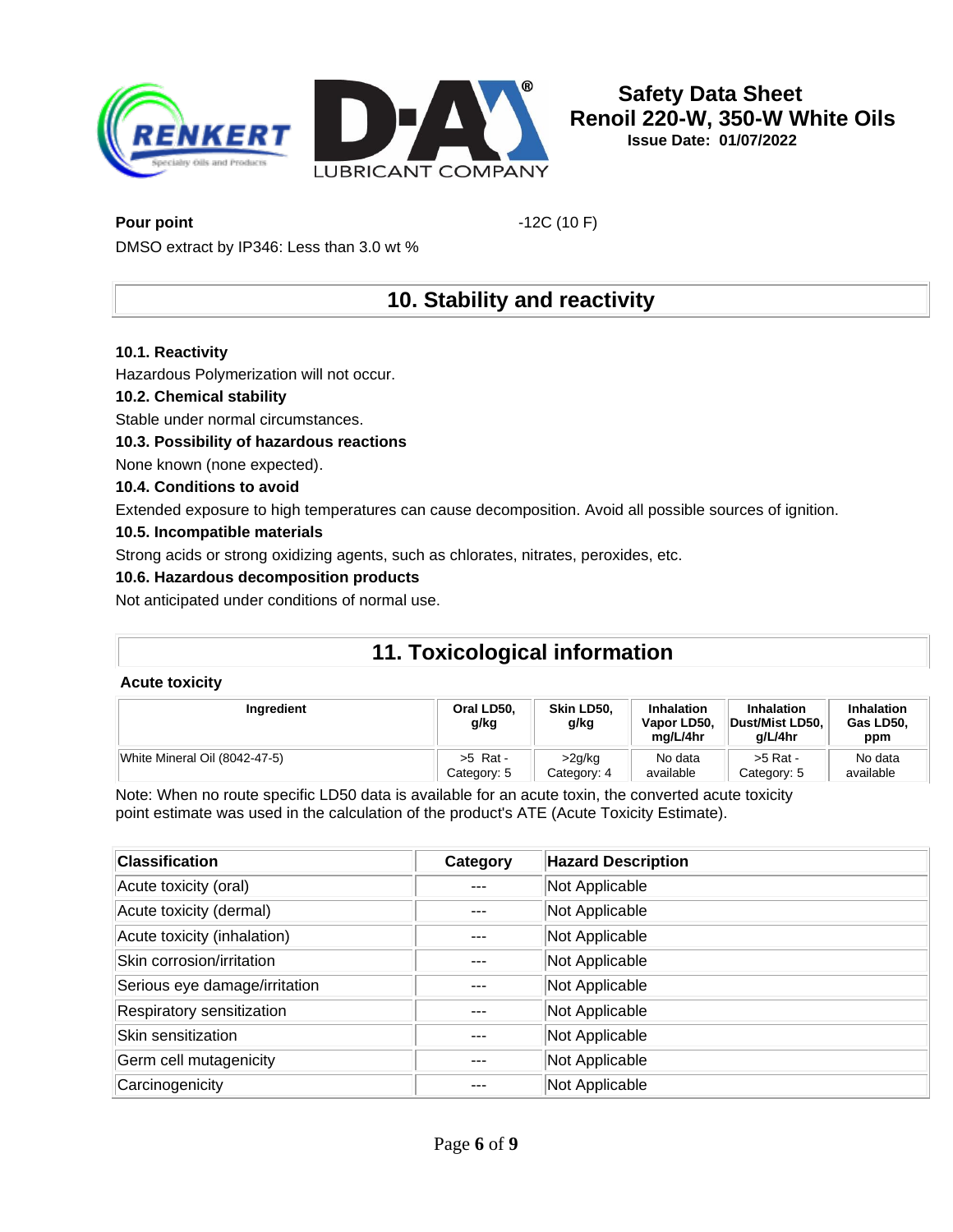

 **Safety Data Sheet Renoil 220-W, 350-W White Oils**

 **Issue Date: 01/07/2022**

| Reproductive toxicity  | $---$ | Not Applicable |
|------------------------|-------|----------------|
| STOT-single exposure   | $--$  | Not Applicable |
| STOT-repeated exposure | $---$ | Not Applicable |
| Aspiration hazard      | $--$  | Not Applicable |

# **12. Ecological information**

### **GHS Classification: No classified hazards**

#### **12.1. Toxicity**

#### **ECOTOXICITY**

All acute aquatic toxicity studies on samples of similar oils show acute toxicity values greater than 100mg/l for invertebrates, algae and fish. These tests were carried out on water accommodated fractions and the results are consistent with predicted aquatic toxicity of these substances based on their hydrocarbon compositions. Not classified hazards.

**ENVIRONMENTAL FATE** This material is considered inherently biodegradable. This material is not expected to present any environmental problems other than those associated with oil spills. This material is not readily biodegradable. See Section 6 for Accidental Release Measures.

#### **Aquatic Ecotoxicity**

| Inaredient                    | 96 hr LC50 fish, mg/l | <b>C50 crustacea, mg/l</b><br>nr | ErC50 algae, mg/l |
|-------------------------------|-----------------------|----------------------------------|-------------------|
| White Mineral Oil (8042-47-5) | .000                  | .000.                            | Available         |
|                               | Oncorhvnchus mvkiss   | . Daphnia magna                  | Not               |

#### **12.2. Persistence and degradability**

Persistence per IOPC Fund definition: persistent

#### **12.3. Bioaccumulative potential**

Not Measured

#### **12.4. Mobility in soil**

No data available.

**12.5. Results of PBT and vPvB assessment (persistant, bioaccumulative and toxic,** 

**very persistent, very bioaccumulative)** This product contains no PBT/vPvB chemicals.

#### **12.6. Other adverse effects**

None expected

### **13. Disposal considerations**

#### **13.1. Waste treatment methods**

Use material for its intended purpose or recycle if possible. Oil collection services are available for used oil recycling or disposal. Place contaminated materials in containers and dispose of in a manner consistent with applicable regulations. Contact your sales representative or local environmental or health authorities for approved disposal or recycling methods. (See B.C. Reg. GY/92 Waste Management Act; R.R.O. 1990, Reg. 347 General-Waste Management; C.C.SM.c. W40 The Waste Reduction and Prevention Act; N.S. Reg. 51/95 and N.S. Reg. 179/96 for examples of Provincial legislation.)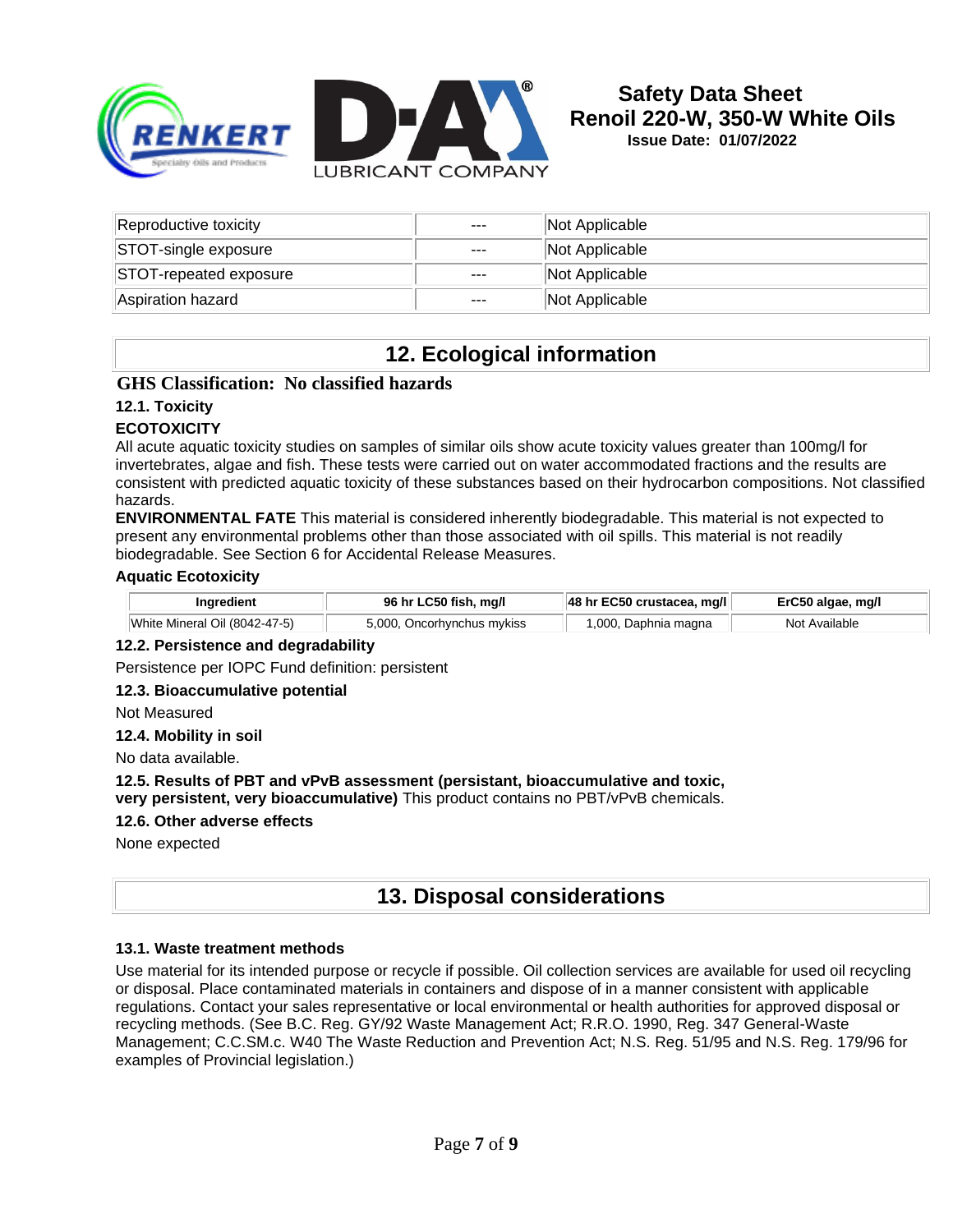

# **14. Transport information**

|                                     | <b>DOT (Domestic Surface Transportation)</b>                        | IMO / IMDG (Ocean<br><b>Transportation</b> )                       | <b>ICAO/IATA</b>             |
|-------------------------------------|---------------------------------------------------------------------|--------------------------------------------------------------------|------------------------------|
| 14.1. UN number                     | Not Applicable                                                      |                                                                    |                              |
| 14.2. UN proper<br>shipping name    | PETROLEUM OIL, N.O.I.B.N., NOT<br>REGULATED AS A HAZARDOUS MATERIAL | Not Regulated                                                      | Not Regulated                |
| 14.3. Transport<br>hazard class(es) | <b>DOT Hazard Class: Not Applicable</b><br>DOT Label: ---           | <b>IMDG:</b> Not Applicable<br><b>Sub Class: Not</b><br>Applicable | Air Class: Not<br>Applicable |
| 14.4. Packing group Not Applicable  |                                                                     | Not Applicable                                                     | Not Applicable               |
| 14.5. Environmental hazards         |                                                                     |                                                                    |                              |
| <b>IMDG</b>                         | Marine Pollutant: No                                                |                                                                    |                              |
| 14.6. Special precautions for user  |                                                                     |                                                                    |                              |

No further information

# **15. Regulatory information**

| <b>Regulatory Overview</b>                          | The regulatory data in Section 15 is not intended to be all-inclusive, only selected<br>regulations are represented. |  |                                                                                      |  |
|-----------------------------------------------------|----------------------------------------------------------------------------------------------------------------------|--|--------------------------------------------------------------------------------------|--|
| <b>Toxic Substance</b><br><b>Control Act (TSCA)</b> | Inventory.                                                                                                           |  | All components of this material are either listed or exempt from listing on the TSCA |  |
| <b>WHMIS Classification</b>                         | Not Regulated                                                                                                        |  |                                                                                      |  |
| <b>US EPA Tier II Hazards</b>                       | Fire: No                                                                                                             |  | Reactive: No                                                                         |  |
|                                                     | <b>Sudden Release of Pressure: No</b>                                                                                |  |                                                                                      |  |
|                                                     | Delayed (Chronic): No                                                                                                |  | Immediate (Acute):No                                                                 |  |
|                                                     |                                                                                                                      |  |                                                                                      |  |
| <b>EPCRA 311/312 Chemicals and RQs:</b>             |                                                                                                                      |  | (No Product Ingredients Listed)                                                      |  |
| <b>EPCRA 302 Extremely Hazardous:</b>               |                                                                                                                      |  | (No Product Ingredients Listed)                                                      |  |
| <b>EPCRA 313 Toxic Chemicals:</b>                   |                                                                                                                      |  | (No Product Ingredients Listed)                                                      |  |
| Proposition 65 - Carcinogens (>0.0%):               |                                                                                                                      |  | (No Product Ingredients Listed)                                                      |  |
|                                                     | Proposition 65 - Developmental Toxins (>0.0%): (No Product Ingredients Listed)                                       |  |                                                                                      |  |
| Proposition 65 - Female Repro Toxins (>0.0%):       |                                                                                                                      |  | (No Product Ingredients Listed)                                                      |  |
| Proposition 65 - Male Repro Toxins (>0.0%):         |                                                                                                                      |  | (No Product Ingredients Listed)                                                      |  |
| N.J. RTK Substances (>1%) :                         |                                                                                                                      |  | (No Product Ingredients Listed)                                                      |  |
| Penn RTK Substances (>1%) :                         |                                                                                                                      |  | (No Product Ingredients Listed)                                                      |  |
|                                                     |                                                                                                                      |  |                                                                                      |  |

National Chemical Inventories

| <b>Chemical name</b>            | <b>AICS</b> | <b>DSL</b>           | <b>CHINA</b> | <b>EINCS</b> | <b>ENCS</b> | <b>KOREA</b> | <b>PICCS</b> | <b>TSCA</b>                          | <b>CANADA</b> |
|---------------------------------|-------------|----------------------|--------------|--------------|-------------|--------------|--------------|--------------------------------------|---------------|
| White mineral oil               | - -<br>. .  | $\ddot{\phantom{1}}$ |              | - -          |             |              |              | $\ddot{\phantom{1}}$<br>$\mathbf{v}$ |               |
| <b>CAS Number:</b><br>8042-47-5 |             |                      |              |              |             |              |              |                                      |               |